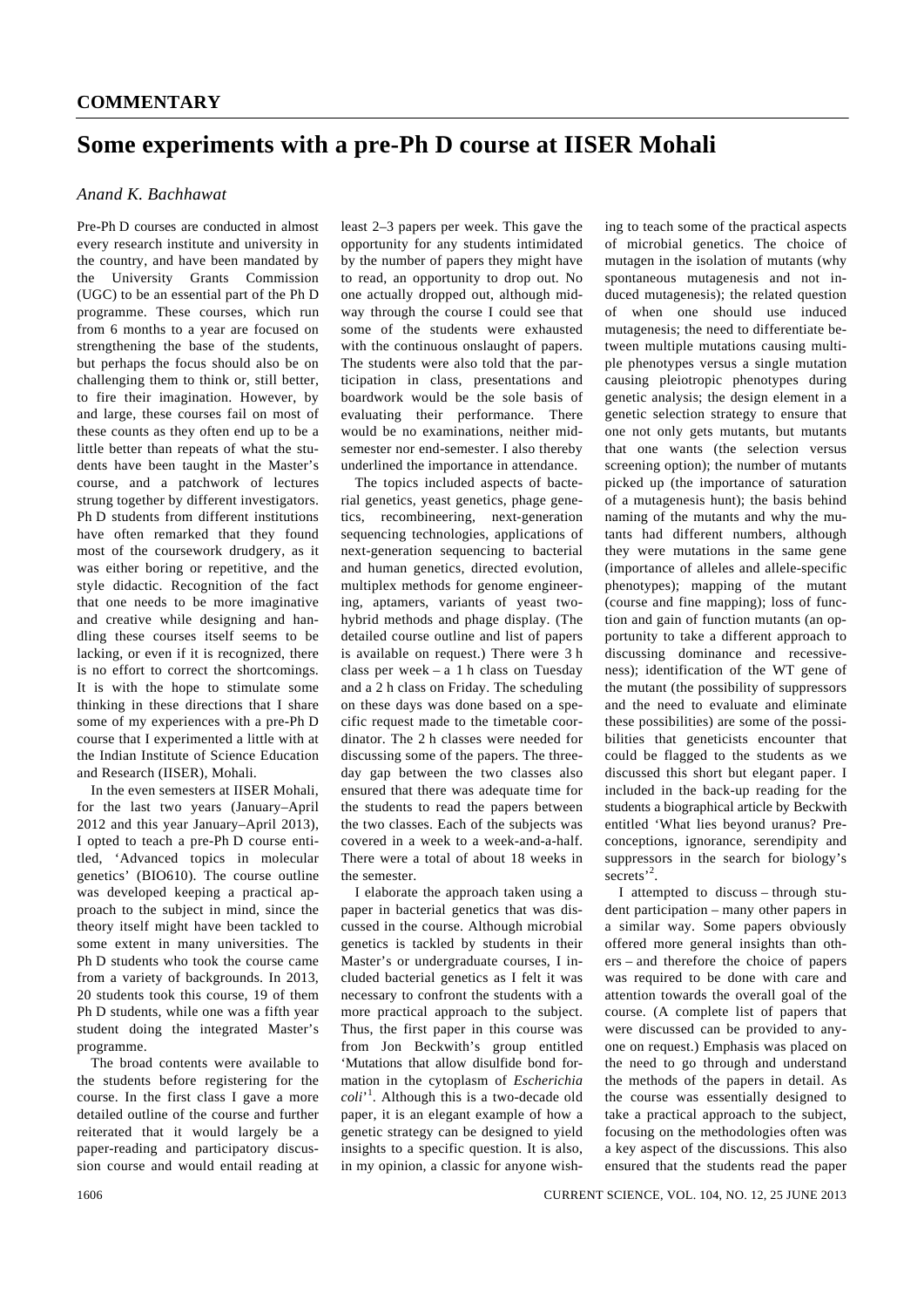more thoroughly and could not get away by merely reading the abstract and a few of the introductory or end discussion passages.

 The paper discussion was often preceded with an introductory lecturediscussion in the preceding class to provide some background (for example, before the bacterial genetics paper I went through the bacterial mapping strategies, and prior to discussing the yeast genetics paper I went over the yeast life cycle. Similarly, the lambda phage life cycle was briefly discussed before tackling the phage-based recombineering papers).

 In many cases, I also tried to open up a paper at the end of the discussion with questions whose answers could not be found in the paper. For example, in an experiment if the authors had stopped with three rounds of directed evolution, the question was why did the authors stop with three rounds, bringing one to a more general question of when does one stop in these recursive methods. This invariably yielded lots of ideas and discussions.

 The course included presentations by the students. As the batch was somewhat large (20), I put them in groups of two and gave them 15–20 min for their presentations. One of the topics was the next-generation sequencing technologies (where ten different platforms were presented). Each of the two students contributed to the presentation (8–10 min for each student). After each presentation, there was at least 5–10 min of questions. This was helpful in clarifying various points. The second topic on which they gave presentations (also in batches of two) was on papers that applied nextgeneration sequencing to human genetics. They were asked to choose from a bunch of papers that I picked up that tackled different kinds of problems in human genetics.

 The students were also told, somewhere in the middle of the course that in the last week they would each have to individually present for 5–6 min a maximum of four slides where, after a one-slide introduction, they would present to the rest of the class in at least two ways, how methods learnt in the course could be utilized for some aspect of their current Ph D work that was either initiated or being initiated. They were free to talk to their seniors, supervisors or colleagues, but would have to convince the class of the uniqueness and originality in

their approach. I was hoping to have some real out-of-the box thinking and some real neat ideas come across, but that was not to be, and it was disappointing that the students were unable to come up with innovative approaches. I definitely felt that this part of the course needed an improved way of tackling that perhaps I could focus on the next time I took the course.

 The course was demanding. It was necessary that I myself read the assigned papers thoroughly so I could lead the class through the discussions with ease. It was also imperative to list out for myself beforehand (on a piece of paper) the key points that were needed for discussion, to ensure that all the points I wanted to elaborate were actually touched upon. Reading each paper was therefore very demanding in terms of time and prepreparation.

 A second challenging aspect was to ensure everyone's participation. With a batch of 20 students, it was just about manageable, but smaller numbers are more ideal. There are some students who tend to be reserved or less able to express themselves, and it was essential that they were given ample opportunity to explain different aspects of the paper that were discussed. I thus had to constantly play the moderator often having to silence the more enthusiastic or ebullient, so that the more reticent got a chance to speak. It was also important to expose students who were silent because they had not read the paper thoroughly, and by this indirect embarrassment and exposure I could ensure that no one could take the course lightly.

 A third challenging aspect was evaluation. As the course did not include any mid-semester or exams and end-semester examination, I needed a proper evaluation method to eliminate as far as possible the subjective element. Thirty per cent of the evaluation was based on the presentations, while the remaining 70% was based on class participation. Participation by some of the students was easy to see, but in a few cases, for those more reticent it was not easy to assess. The scores given were also normalized by their percentage attendance. Primarily as an aid to assessing their class participation, in the last class, I gave each student a sheet with all the students names on it and asked them to grade their own performance as well as that of their colleagues. The sheets were not to be signed (anonymous). I also added that I wanted each one to give a total of about  $8 \pm 2$  A grades and the rest could be B or C grades, since no one was expected to fall below that level. When I collated the grades, I found that the consensus grade of the class almost completely matched my own!

 It was possible to conduct the course in this manner because the flexibility of IISER Mohali allowed it, and this is an important aspect that needs to be borne in mind when administrators lay down guidelines for faculty on how they should conduct their courses. For the courses at the undergraduate level and with larger numbers in the class, this would of course be more challenging, but here again we need to recognize the need for creativity, for innovation and improvising. Likewise administrators need to be tuned to the fact that it is possible to be flexible without compromising on quality or rigour.

 At the end of the day, it was important to know how the students reacted to the course. A questionnaire was prepared and anonymous feedback was sought (in the last class) on the format, the usefulness, interest and difficulty level. The course format appeared to have appealed to everyone. The course also scored well in both the usefulness and interest it generated. One question that was posed in the feedback form was whether the students felt they required more background lectures before discussing papers. Lesser background material makes reading of the paper more challenging for the students, and this challenging aspect, once successfully tackled, is likely to significantly increase the interest level in the subject. For example, in the paper on phage display<sup>3</sup>, the authors explored how expanding the genetic code could be successfully used in making novel singlechain antibodies in a phage display experiment. For the uninitiated, the paper, which has three stories in one, the level of difficulty is high. For some students this can be very demanding. Not surprisingly, in the feedback the response was mixed with almost half the class suggesting more background lecturing, whereas the other half felt that more background was not required. Eventually balancing this adequately with the choice of papers would be critical.

 In conclusion, despite some efforts made toward improving the presentation of this course, clearly much more can be